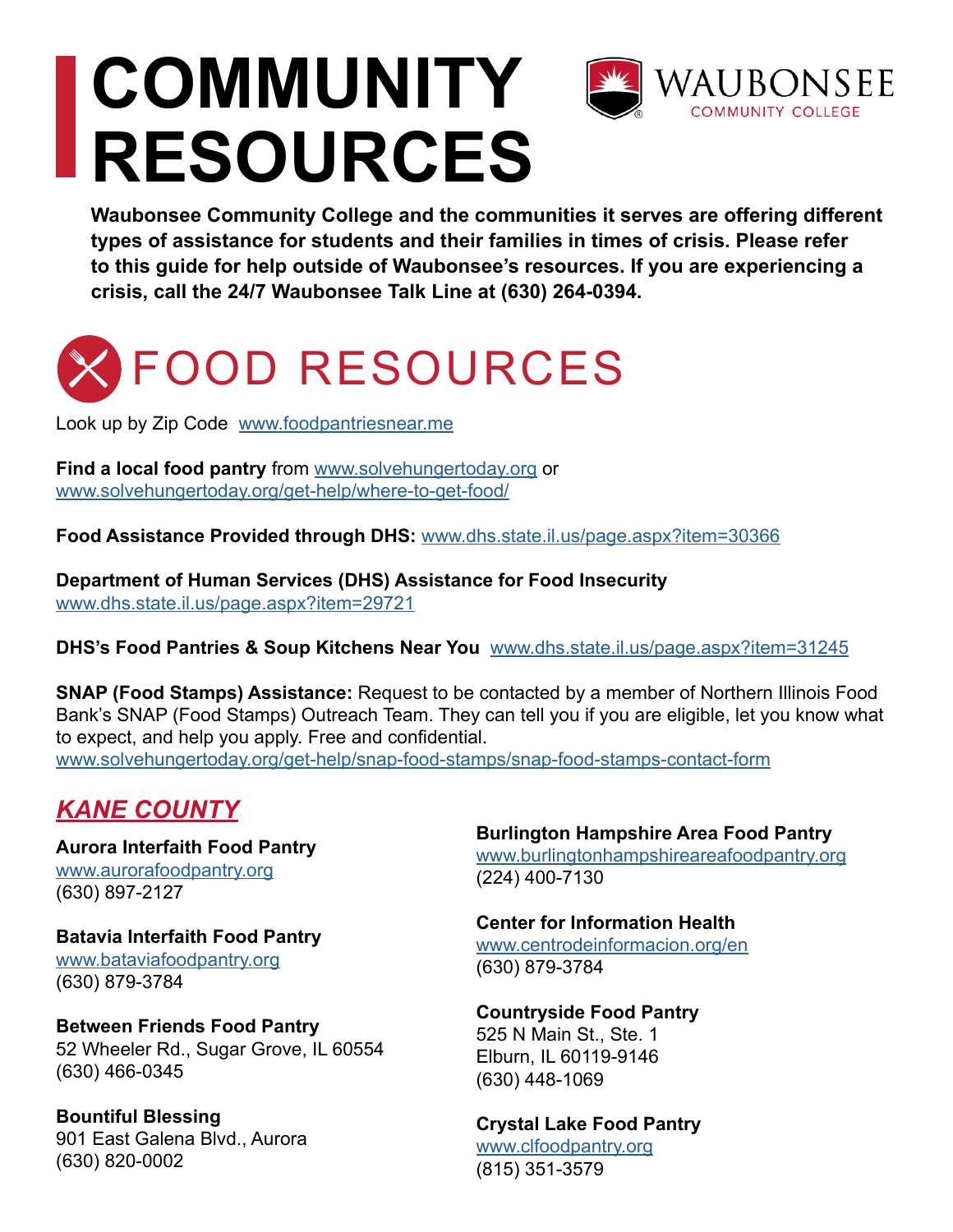## FOOD RESOURCES

**Elburn Community Center** 525 North Main Street (Route 47), Elburn, IL (630) 365-6655

### **Fox Valley Hispanic**

**Seventh-Day Adventist Pantry** 505 East New York St., Aurora, IL (630) 898-0410

#### **Glen Ellyn Food Pantry** [www.glenellynfoodpantry.org](http://www.glenellynfoodpantry.org) (630) 469-8668

**Green Harvest Food Pantry** [www.greenharvest.org](http://www.greenharvest.org) (630) 416-1109

**Holy Angels Food Pantry** 204 South Russell Ave., Aurora, IL (630) 897-2478

**Marie Wilkinson Foundation Community** 834 North Highland Ave., Aurora, IL (630) 897-5431

**Northern Illinois Food Bank** [www.solvehungertoday.org](http://www.solvehungertoday.org) (630) 443-6910

**Pads Transitional Living Center** 659 S River St., Aurora, IL (630) 897-2165

**Sandwich Board** 218 E Benton St., Aurora, IL (630) 897-7283

**Salvation Army Aurora Corps Community Center** 437 Galena Blvd., Aurora, IL (630) 897-7265

**Tri-City Foods** 2333 Ogden Avenue Aurora, IL 60504 (630) 585-1329

**Two Rivers Head Start** 1661 Landmark Rd., Aurora, IL (630) 264-1444

**Upper Room Apostolic Faith Church** 724 S Lincoln Ave., Aurora, IL (630) 392-6259

**Village Baptist Church Food Pantry** 515 S Frontenac St., Aurora, IL (630) 851-4120

## *KENDALL COUNTY*

**Kendall County Food Pantry** [www.kccfoodpantry.org/food](http://www.kccfoodpantry.org/food) (630) 553-0473

**Store at Harvest Chapel** 725 S County Line Rd., Sandwich, IL (815) 786-8669

## *LASALLE COUNTY*

**Community Food Basket** [www.ottawafoodbasket.org](http://www.ottawafoodbasket.org) (815) 431-0155

**Five Loaves and Two Fish** 235 E Lundy Lane, Leland, IL (877) 786-4822

**Harvest Baptist Food Pantry** 5315 Douglas Rd., Oswego, IL (630) 554-3858

**New Life Community Church– Bread of Life** 1144 S Lincoln Ave., Montgomery, IL (630) 897-6810

**Illinois Valley Food Pantry**

[www.ivfoodpantry.com](http://www.ivfoodpantry.com) (815) 224-3658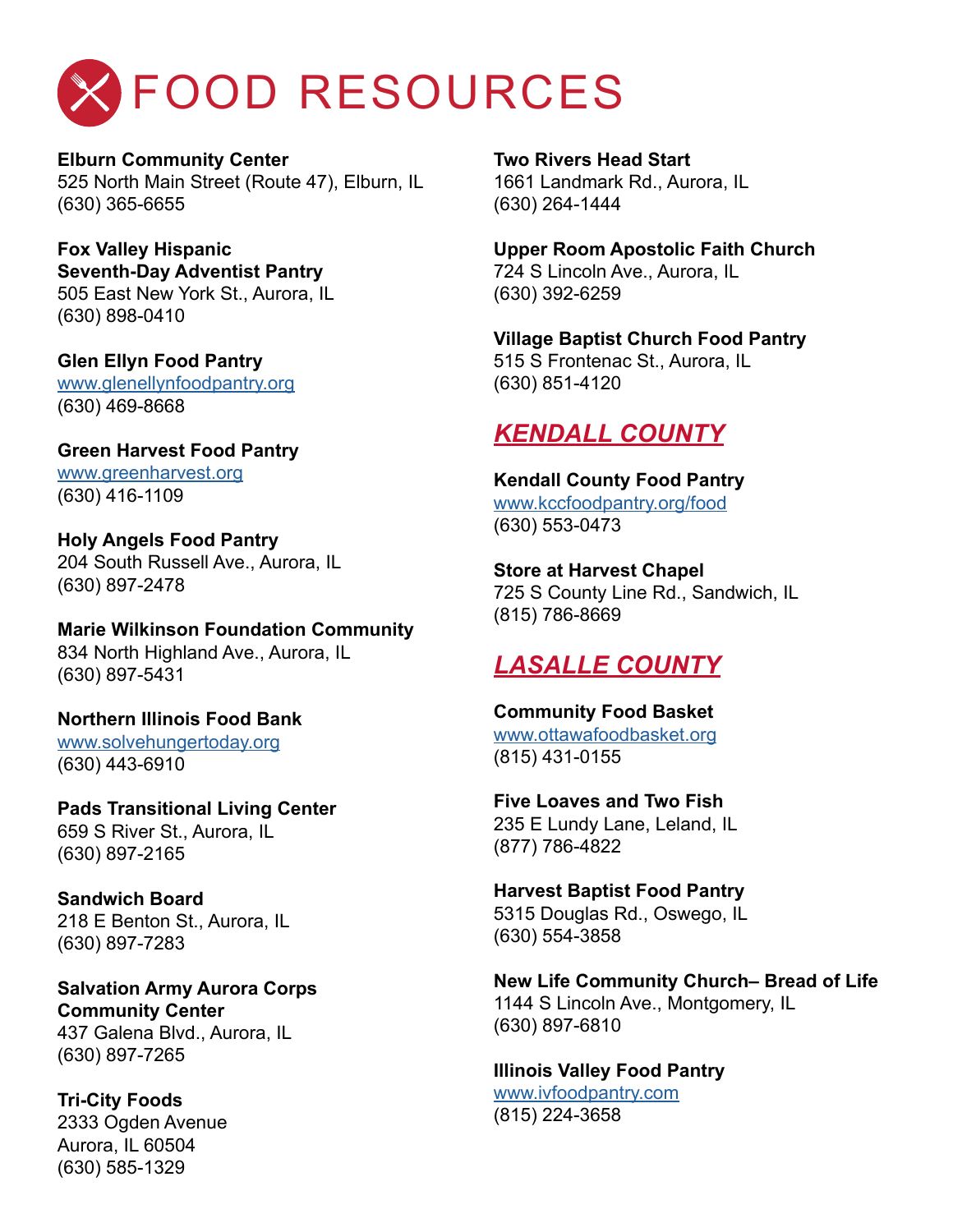

### *DEKALB COUNTY*

**Cornerstone Church** 17347 Pratt Rd, Sandwich, IL (815) 786-6300

**Hinckley Area Food Pantry** [www.stpaulshinckley.org](http://www.stpaulshinckley.org) (815) 286-7275

**Kirkland Food Pantry** 510 W. South Street Kirkland, IL 60146 (815) 522-3886

**New Hope Missionary Baptist Food Pantry** 1201 Twombly Road DeKalb, IL 60115 (815) 756-7906

**Our Sharing Food Pantry** 235 S Green St., Somonauk, IL (815) 498-2742

**Salvation Army DeKalb Area Food Pantry**

[centralusa.salvationarmy.org/dekalb](http://centralusa.salvationarmy.org/dekalb) (815) 756-4308

**St. Vincent de Paul Pantry of St. Mary Catholic Church** 302 Willow St., Maple Park (815) 301-2634

**Sycamore United Methodist Church**

[www.sycamoreumc.org](http://www.sycamoreumc.org) (815) 895-9113

**The Vineyard Church Food Pantry**

[www.vineyarddekalb.org](http://www.vineyarddekalb.org) (815) 758-1588

### *WILL COUNTY*

**Center of Hope** [www.centerofhopek3.org](http://www.centerofhopek3.org) (815) 937-4277

**Tri-City Foods** 1711 N State Route 50 Bourbonnais, IL 60914-4496 (815) 304-5417

**Manteno Interfaith Food Pantry** 205 N. Locust St. Manteno, IL 60950 (815) 468-6818

**Orland Pantry** 9005 W. 151st St. Orland Park, IL 60465 (708) 590-6185

### *DUPAGE COUNTY*

**People's Resource Center**

[www.peoplesrc.org](http://www.peoplesrc.org) 201 S. Naperville Road, Wheaton, IL 60187 104 Chestnut Ave., Westmont, IL 60559 (630) 682-5402

**Loaves & Fishes Community Services**

[www.loaves-fishes.org](http://www.loaves-fishes.org) 1871 High Grove Lane Naperville, IL 60540 Phone: (630) 355-3663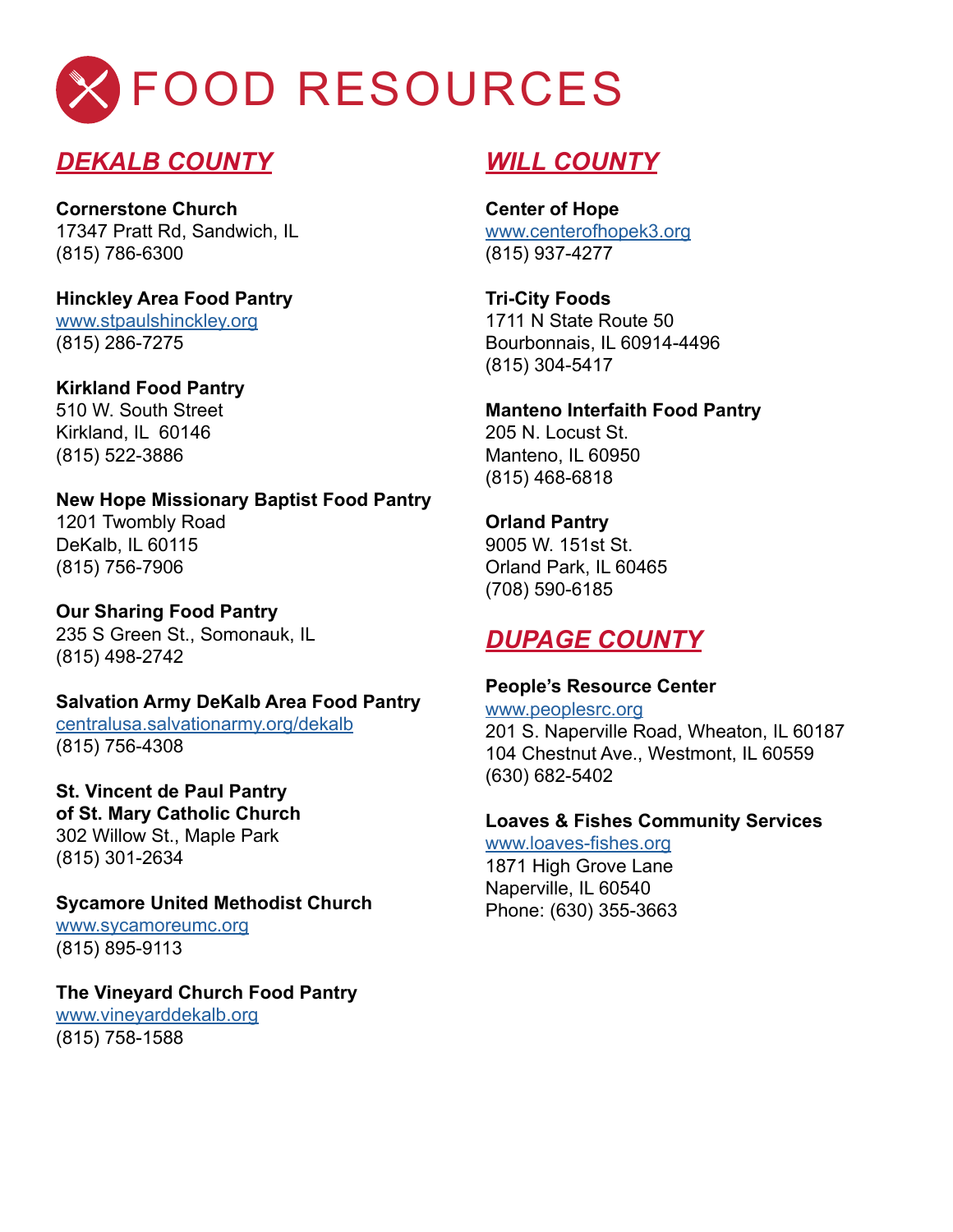

**Hesed House** [www.hesedhouse.org](http://www.hesedhouse.org) 659 S River St., Aurora, IL (630) 897-2156

#### **Hope Haven**

1145 Rushmoore Dr., DeKalb, IL 60115 Call Angie, Emergency Housing Coordinator, at (815) 758-5765

**Illinois Department of Human Services (DHS) Emergency & Transitional Housing Program**  [www.dhs.state.il.us/page.aspx?item=30362](http://www.dhs.state.il.us/page.aspx?item=30362)

#### **Kendall County PADS**

[kendallcountypads.org](http://kendallcountypads.org )  (630) 334-8180 P.O. Box 1136, Yorkville, IL 60560 *Kendall County PADS will offer shelter October through April, each night from 7 p.m. to 7 a.m. Seven Kendall County Churches serve as PADS shelter sites, one for each night of the week.* 

#### **Grundy- Kendall Regional Office of Education Homeless Liaison Services**

[roe24.org](http://roe24.org ) (630) 553-4110 109 W, Ridge St, Yorkville, IL 60560

#### **Lazarus House**

[lazarushouse.net](http://lazarushouse.net)

Emergency Shelter: (630) 587-2144 *Our emergency housing offers a safe haven for persons in need. We are open 365 days/year, and shelter staff are available 24/7.*

#### **Mutual Ground**

#### [mutualground.org](http://mutualground.org )

To request shelter, call (630) 897-0080 418 Oak Ave., Aurora, IL 60506 *Residential Services at Mutual Ground provide emergency assistance to individuals and families who are seeking safety from domestic or sexual violence.*



Low Income Home Energy Assistance Program (LIHEAP) Helps low-income households pay for utilities such as heat, gas, and electric. You may call (877) 411-9276 [www.illinoislegalaid.org/legal-information/low-income-home-energy-assistance-program-liheap](http://www.illinoislegalaid.org/legal-information/low-income-home-energy-assistance-program-liheap)

For Mortgage Assistance for those impacted by this national emergency, visit Fannie Mae Press Release about Assistance for Homeowners [www.fanniemae.com/portal/media/corporate-news/2020/covid-homeowner-assistance-options-7000.](http://www.fanniemae.com/portal/media/corporate-news/2020/covid-homeowner-assistance-options-7000.html) [html](http://www.fanniemae.com/portal/media/corporate-news/2020/covid-homeowner-assistance-options-7000.html)

Freddie Mac's COVID-19 Response Information page [www.freddiemac.com/about/covid-19.html](http://www.freddiemac.com/about/covid-19.html)

Nicor Gas is supporting individuals and communities with this response: [www.nicorgas.com/safety/covid19-response.html](http://www.nicorgas.com/safety/covid19-response.html)

Commonwealth Edison is supporting individuals and communities with this response: [www.comed.com/MyAccount/CustomerSupport/Pages/SupportingOurCommunities.aspx](http://www.comed.com/MyAccount/CustomerSupport/Pages/SupportingOurCommunities.aspx)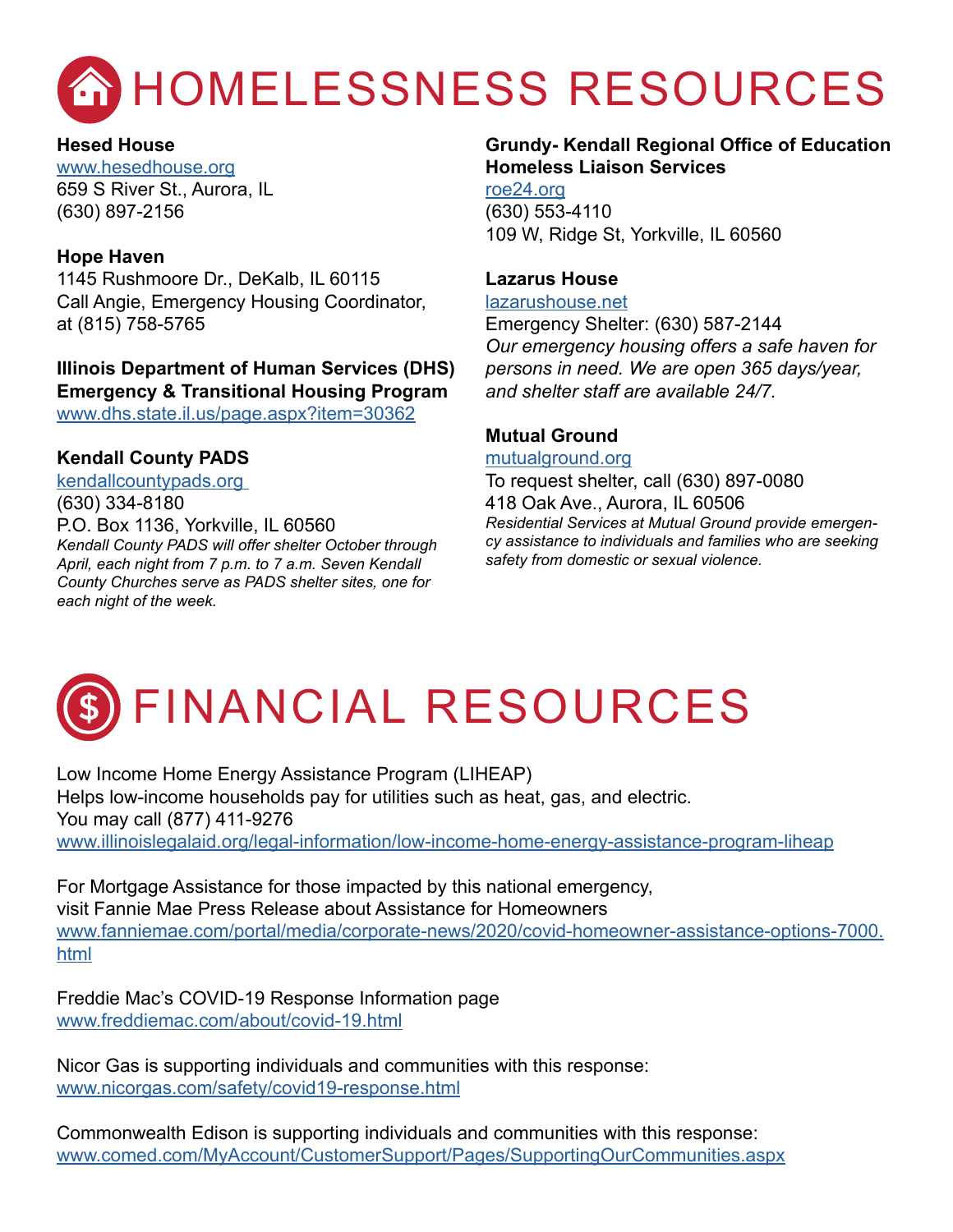

#### **House Action in Illinois**

*Possible options for those who qualify for RENT assistance during the Covid crisis.* 

[housingactionil.org/what-we-do/public-educa](http://housingactionil.org/what-we-do/public-education-organizing/covid-19-information-resources/)[tion-organizing/covid-19-information-resources/](http://housingactionil.org/what-we-do/public-education-organizing/covid-19-information-resources/)

#### **Illinois Department of Human Services (DHS) Assistance for Housing**

[www.dhs.state.il.us/page.aspx?item=29723](http://www.dhs.state.il.us/page.aspx?item=29723)

#### **Peer-to-Peer lease exchange websites:**

[www.Swapalease.com](http://www.Swapalease.com) [www.LeaseTrader.com](http://www.LeaseTrader.com)

#### **Kendall County Housing Authority**

[www.kendallhousing.org](http://www.kendallhousing.org) (630) 553-8093 811 W. John St., Yorkville, IL 60560 *Section 8 (Low income rental assistance voucher program)* 

#### **Meridian Group, Inc.**

[www.meridiangroupinc.net](http://www.meridiangroupinc.net) (608) 836-1152 2249 Pinehurst Dr., Middleton, WI 53562-0800 *Section 8 and Section 42 Affordable housing options.*

#### **Lazarus House**

#### [lazarushouse.net](http://lazarushouse.net)

Outreach/Rental Assistance: (630) 587-5872 *We have access to limited grant funding that allows us to provide assistance with rent, mortgage and utilities. To receive help, funds must be available and individuals must qualify according to grant requirements.*

#### **The Neighbor Project**

[neighborproject.us](http://neighborproject.us) (630) 906-9400 32 S. Broadway Aurora, IL 60505 *Foreclosure Prevention Services*

#### **Aurora Housing Authority**

[auroraha.com](http://auroraha.com) (630) 701-9977 1449 Jericho Circle, Aurora, IL 60506

#### **The Illinois Rental Payment Program**

*ILRPP is an emergency rental assistance program designed to support households in Illinois that are unable to pay rent due to the COVID-19 pandemic. The application site is now open for applications.*

To apply, please visit the application site at [ilrpp.ihda.org](http://ilrpp.ihda.org)

## CHILDCARE RESOURCES

#### **[IDHS: Office Locator \(state.il.us\)](https://www.dhs.state.il.us/page.aspx?module=12&officetype=11&county)**

*Search for a DHS Office or Service Provider by selecting your county, and, for Cook County, your ZIP Code.* www.dhs.state.il.us/page.aspx?module=12&officetype=11&county

#### **[Illinois: Understanding and Finding Child Care | Childcare.gov](https://www.childcare.gov/index.php/state-resources?state=18)**

*Learn about the ins and outs of child care and early learnings programs in your area. What are your State's background check requirements? Does your State offer any quality improvement programs? Do you need help finding quality child care and early learning programs in your area?*

www.childcare.gov/index.php/state-resources?state=18

#### **[Illinois: Financial Assistance For Families](https://www.childcare.gov/index.php/state-resources?state=18&type=202) | Childcare.gov**

*Are you looking for help paying for child care? Buying groceries or diapers? Find out about assistance programs offered in your area.*

www.childcare.gov/index.php/state-resources?state=18&type=202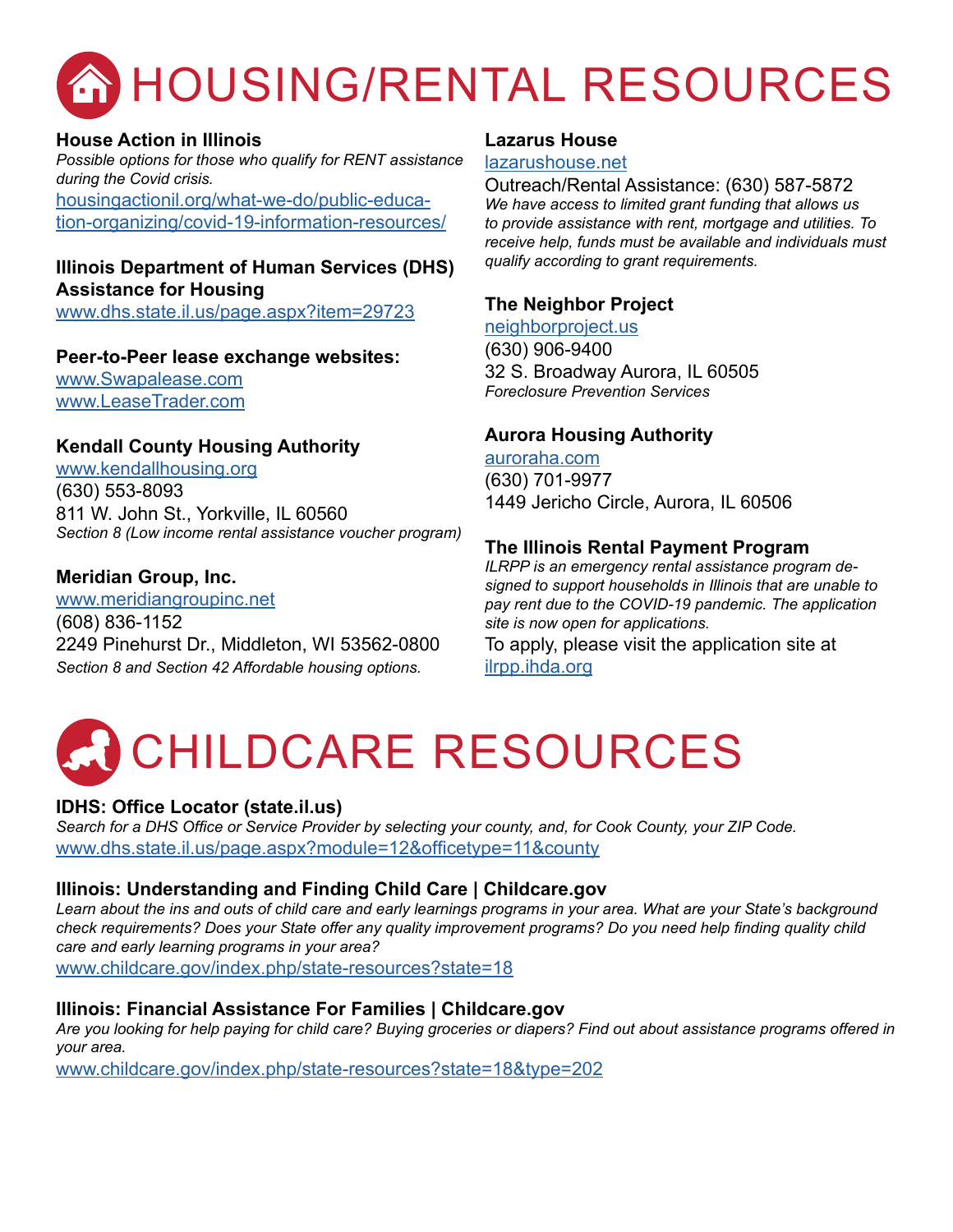## **P TECHNOLOGY RESOURCES**

**National Inclusion Digital Alliance's Free and Low Cost Internet Plans Resource Page** [digitalinclusion.org/free-low-cost-internet-plans](http://www.digitalinclusion.org/free-low-cost-internet-plans)

**Comcast** offers student-exclusive online offers to eligible university students who live in their service area and need Internet service. To confirm eligibility and sign up, visit [xfinity.com/student](http://www.xfinity.com/student)

#### **Citizens Utility Board's guide:**

Telecom/internet/cable/utility services during the COVID-19 public health emergency [www.citizensutilityboard.org/blog/2020/03/19/](http://www.citizensutilityboard.org/blog/2020/03/19/cubs-guide-utility-services-during-the-covid-19-public-health-emergency) [cubs-guide-utility-services-during-the-covid-19](http://www.citizensutilityboard.org/blog/2020/03/19/cubs-guide-utility-services-during-the-covid-19-public-health-emergency) [public-health-emergency](http://www.citizensutilityboard.org/blog/2020/03/19/cubs-guide-utility-services-during-the-covid-19-public-health-emergency)

#### **Students Receive Emergency Broadband**

**Discount:** The Federal Communications Commission announced that postsecondary students who receive Pell grants and families with children participating in the free or reduced-price lunch or school breakfast program at the secondary level are now eligible to receive a monthly discount of \$50 to help pay for broadband internet services. Also, each household can receive a one-time discount of up to \$100 for one connected device, such as a laptop, desktop or tablet computer. More information can be found on [GetEmergencyBroadband.org](http://GetEmergencyBroadband.org).

#### **Equipment Loans and Software for Waubonsee Students**

*Waubonsee provides technology loans to students in need. Available devices include laptops, wireless hotspots and webcams. This service is available to all actively enrolled students.* 

Request an equipment loan through ServiceDesk or by calling TAC directly: (630) 466-4357.

Additionally, **students have free access to Microsoft Office software,** including Word, PowerPoint, Excel, and more. Students can sign up for their free student Office365 account on the Office365 Education website:

[microsoft.com/en-us/education/products/office](http://microsoft.com/en-us/education/products/office)